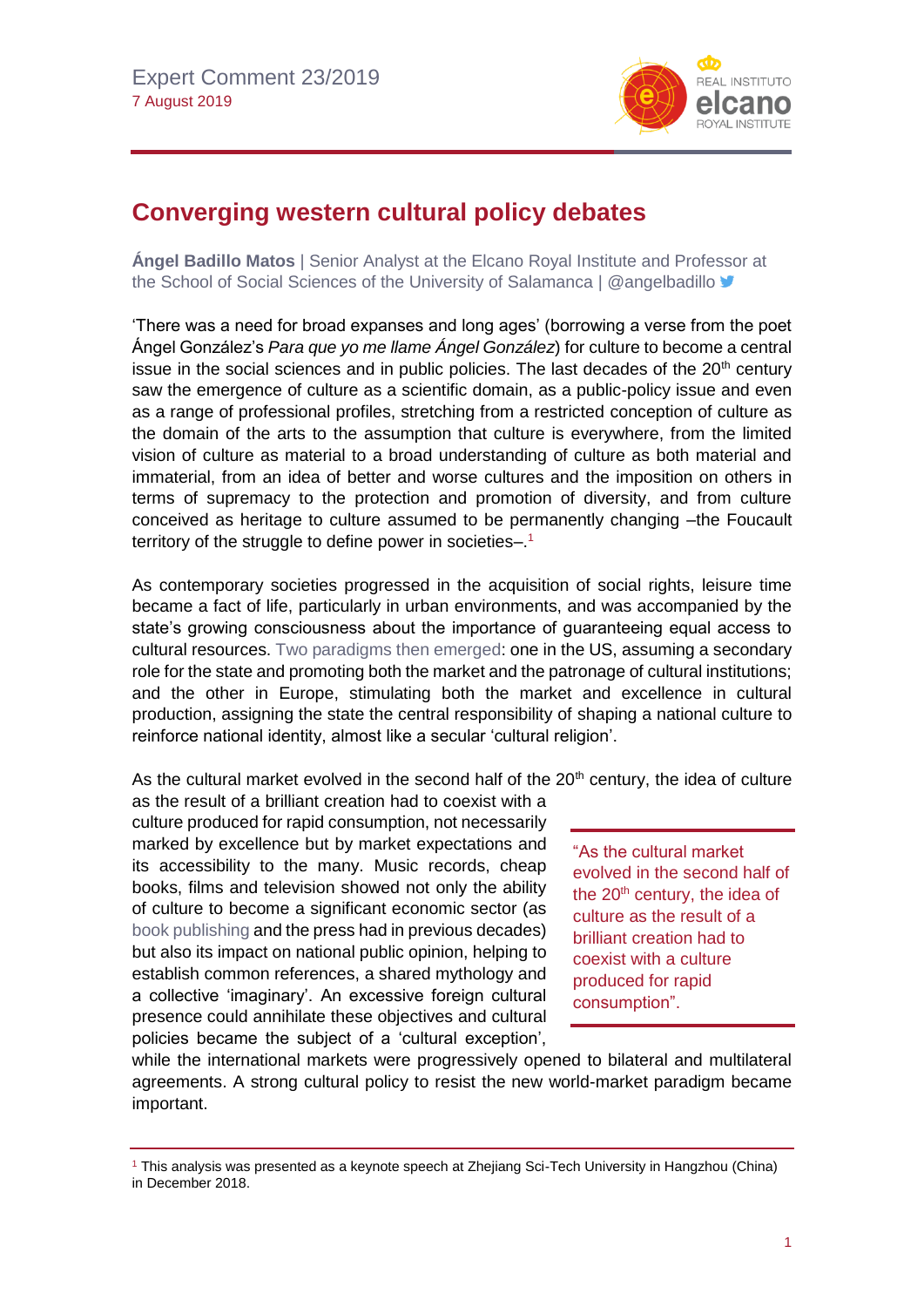Industrial culture was, at the time, identified as the only way to offer a functional leisure for mass societies, combining the political and economic goals of nation states. The emergence of postmodern thought also contributed to emancipating this new 'popular culture' from marginality to the social recognition of the value of its production and consumption as valuable democratic practices.

During this first stage, then: (a) urbanisation, a rising standard of living and the acquisition of social rights led to the appearance of a significant time for leisure; (b) culture became a recognisable economic and industrial player; (c) cultural policies became not only accepted but protected from the deregulation of markets during the 80s and 90s (what is known as the 'cultural exception'); and (d) elitist views about the superiority of 'high culture' were displaced in favour of a more democratic and postmodern view of 'popular culture'.

As a result, cultural policies tended to evolve towards a more active field, with more and more institutions progressively mixing arts, cultural and media assets, and taking into consideration their economic impact. As the French Minister Jack Lang famously said in 1981, 'economy and culture are part of the same fight'.

The emergence of the 'creative industries' mantra comes from a variety of contextual situations that have brought about the desperate search for a new growth paradigm in what are exhausted post-industrial economies. At the end of the 90s the rapidly evolving technological landscape offered the promise of 'new niches' of employment creation in the US and the EU. The 'information superhighway' initiative of Vice-President Al Gore in the US and the Bangemann report in the EU were not only strategies for developing telecommunications networks but also pointed to the core question: that the services flowing from these new

"The emergence of the 'creative industries' mantra comes from a variety of contextual situations that have brought about the desperate search for a new growth paradigm in what are exhausted post-industrial economies".

infrastructures, the jobs created and the re-emergence of the economy would find in the interconnected cyberspace the promised land of recovery.

At the same time, the digital revolution is also providing a plethora of new forms of symbolic expressions generated by the digital ecosystem and barely conceivable under the traditional conditions of cultural production. From videogames to digital arts, from software to new Internet platforms, culture was at the doorstep of an enormous change, difficult to frame under the traditional coordinates of culture, many steps ahead of the old struggle between high and popular cultures and hard to fit into the traditional schemas of cultural training, cultural consumption or cultural regulation. This new territory quickly emerged from the interaction of three isolated fields: telecommunications, computer science and culture, quickly identified as the 'convergence'.

The [diversification of cultural work,](http://www.realinstitutoelcano.org/wps/portal/rielcano_es/contenido?WCM_GLOBAL_CONTEXT=/elcano/elcano_es/zonas_es/ari8-2019-alvarezvalencia-hacia-paradigma-diplomacia-cultural-espanola) access, production and consumption derived from post-industrial technological changes is behind this promising creative shift, which is both attractive and, at the same time, contradictory. First, because the undefined territory of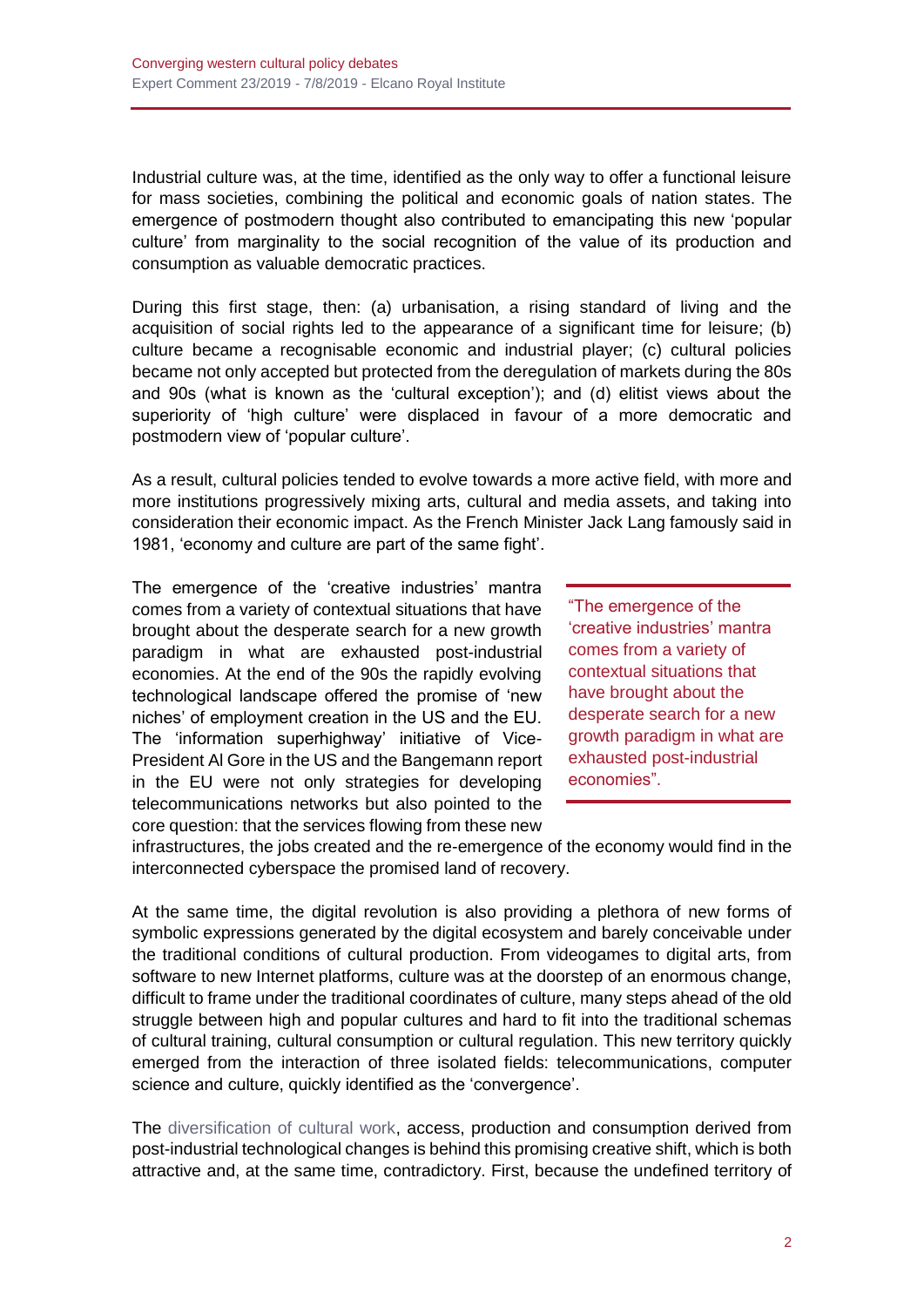creativity makes the definition of public policies initially very difficult in this field. When 20 years ago what was spoken about was basically 'cultural industries' (remembering Theodor Adorno and Max Horkheimer's old oxymoron), later the talk focused on a content economy, a creative sector, a creative economy, a creative class, an ICT (information, communication and technology) economy, copyright industries and an 'orange' economy. In all cases, the primary extension of the cultural field derived from the idea of creativity, but not only. When thinking about industrial design, architecture or fashion, it is very clear that there has been a radical change: the massification of the goods market makes the differentiation a key issue and the ability to produce and connect to cultural and immaterial values becomes a strategic asset. There are objects, or beautiful objects; mere juice squeezers, or artistic marvels designed by the Italian studio of Carlo Alessi; plain motorbikes or vintage Vespas; phones or iPhones. The 'design' and 'branding' (as a process essential to global capitalism) are immaterial elements that are key to understanding both a product's price and its 'exchange value'.

The squeezer, the bike, the phone: the element they have in common is that cultural and creative factors are a vital part of their conception, and it is those elements that make the difference. Especially in price terms. But they are also elements of what Pierre Bourdieu, writing about cultural consumption, termed 'distinction'. Cultural inputs take up a different place in the chain. Traditional cultural industries produced cultural goods, and those goods were different from one another, reusable copies of the original, with an uncertain demand and immaterial, based on symbols (and subsequently easily digitalised).

However, the new creative industries produce goods (and services) that are not necessarily 'cultural', but that also use culture as an element of differentiation, of added

value, placing the process of conception at the centre. Of course, we know from decades of cultural studies that norms of taste are social and then built up by varying conditions and actors in the struggle to define reality, in the struggle for power. Thus, the point at which culture can make things 'cool' (beautiful or ugly) is socially defined, but now in global terms, fighting for visibility in the clutter generated by millions of messages. The interaction between the traditional cultural industries (producing powerful symbolic messages and telling us 'what is cool' or, as Zizek would say, 'what to desire') and creativity is absolutely central. Think about leisure parks or Disneylands: they

"The new creative industries produce goods (and services) that are not necessarily 'cultural', but that also use culture as an element of differentiation, of added value, placing the process of conception at the centre".

are a key sector in the new creative economy for the biggest media groups but their content is basically provided by the direct life experience of cultural discourses producing its core value.

And, also very importantly, if the key economic asset for this new field is the conception of ideas, the main territory for the new creative economy is the protection of these selfsame ideas, blurring the limits between cultural copyright and industrial intellectual property. Copyright –not only industrial patents– becomes an essential issue in any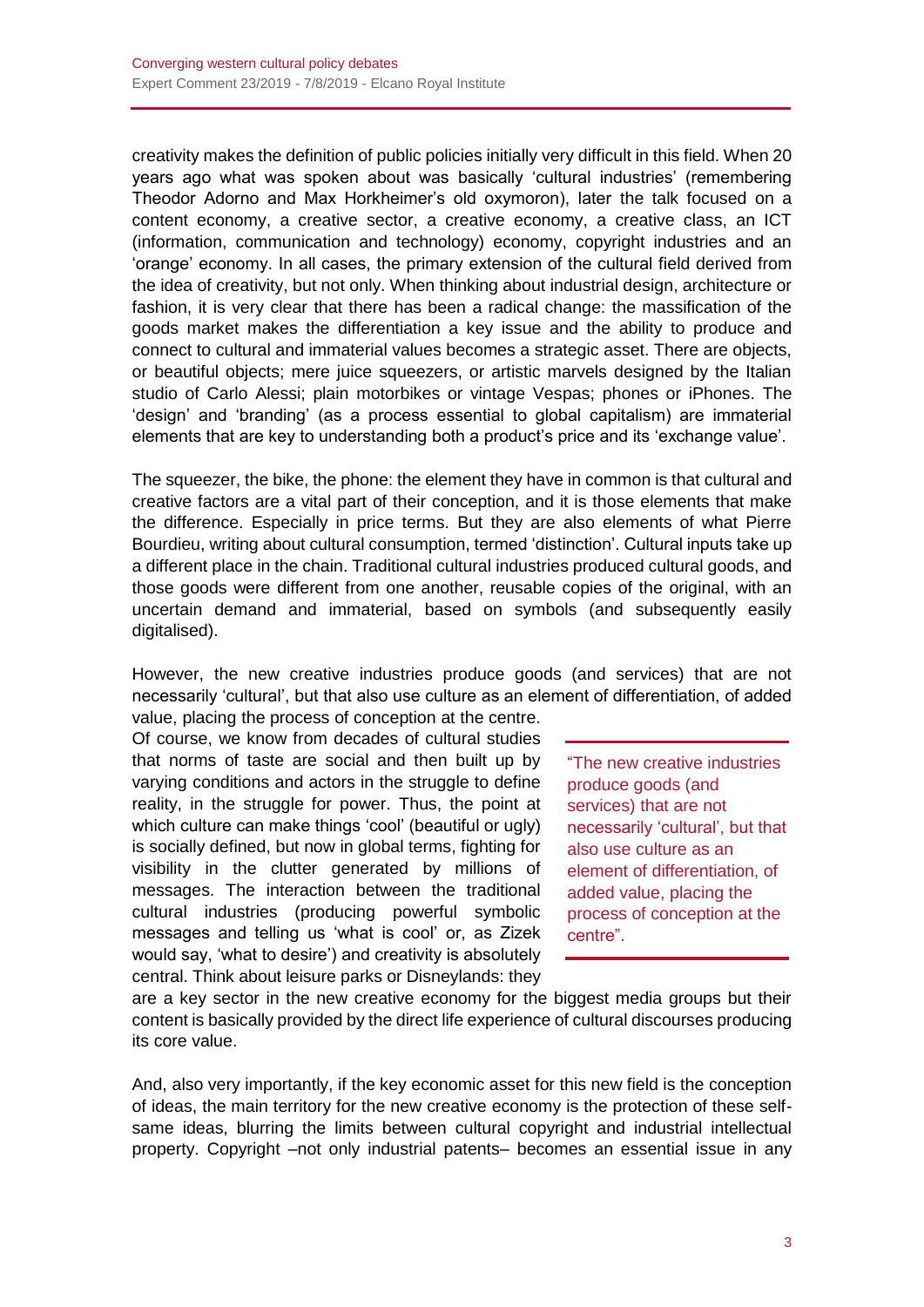international commerce agreement, as creativity becomes the centre of the new economies.

But what, in fact, is a creative industry? Is it automotive, fashion or tourism? At the base of this conceptual structure there are two main approaches. The US perspective focuses on the emergence of a 'creative class' (as described by Richard Florida) made up of scientists, consultancy and organisational specialists, lawyers and, of course, cultural workers. The European perspective offers a much clearer concept of the creative industries, broadening the traditional 'cultural industries' to embody the new fields of activity generated by technological changes, but not affecting traditional cultural sectors.

Are both the same thing? It is difficult to say, because national plans for cultural and creative industries sometimes point to highly diverse sectors, including tourism, toys, jewellery, musical instruments, software and fashion. And, in some cases, the political departments in charge of cultural and creative industries share the field with areas such as sport and gambling. This shows how the revision of cultural policies from an economic paradigm could evolve to embody highly diverse leisure activities.

Such a miscellaneous approach has made many of us fear the turn in creativity by considering it a techno-fascinating strategy that voids the traditional field of cultural policy, forcing it to make a hard transition to complete liberalisation. In fact, the essential origin of the international expansion of the 'creative economy' concept comes from a liberal turn in cultural policies in the 1990s and in the UK.

The exhaustive deregulation introduced in the UK by Margaret Thatcher after 1979 in many areas of public life redefined the role of Britain's cultural policy, ending the tradition of the 'gradual expansion of the state's role in culture'. The centrality of the economic paradigm during the 80s deepened even further when Labour took it on board in the creation of cultural clusters or cultural quarters, such as the Greater London Council initiative, and later in the replication of Australia's 'Creative Nation' perspective in the 'Create the Future' manifesto (1997). Combined with the nation-branding motto 'Cool Britannia', the creative turn in cultural policy placed the UK at the vanguard of the new international paradigm on creative industries, transforming the perspective of the 'expediency of culture as a resource', positing culture as an instrument with solutions for social, political or economic problems (as explained by George Yúdice).

The creative economy paradigm in cultural policy has both succeeded internationally and received intense criticism, as the creative turn became more decisively 'a self-sustaining, self-referential framework of ideas [that] has developed that has become largely impervious to critique' (as Philip Schlesinger wrote). Still, most of the countries around the world began their own 'creative economy' programmes, changed the name of their respective departments to 'cultural and creative' and stimulated these new activity sectors in the British way.

Let me, then, summarise the 'creative turn' in cultural policies as follows: (a) the consequence of the impact of technological change in many fields of production, and particularly in the diversification of the cultural field itself; (b) the power struggles to define 'cool' and associate it to the products and services of the creative economy exploiting